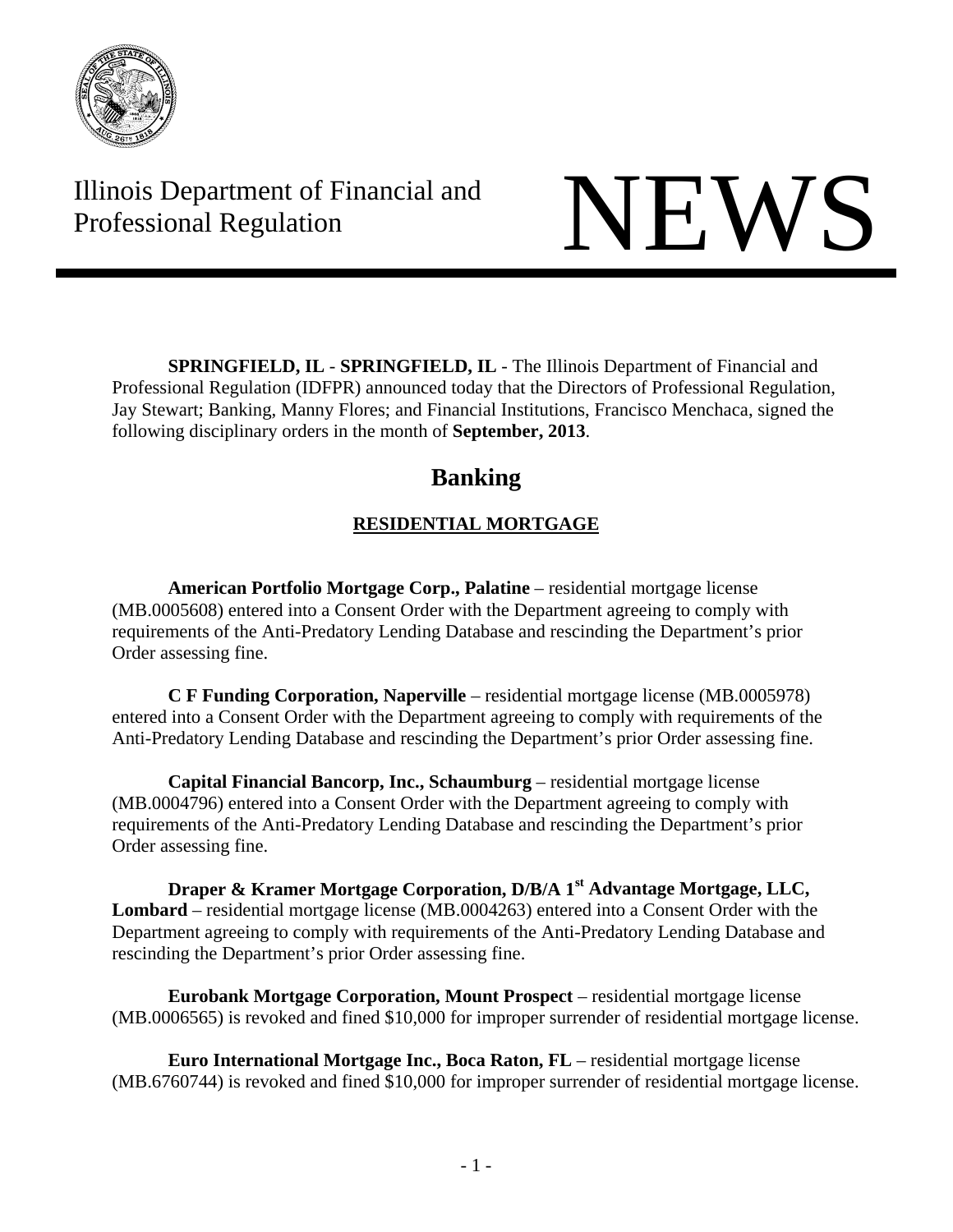**First Main Street Financial, Pendleton, IN** – residential mortgage license (MB.6760566) is revoked and fined \$10,000 for improper surrender of residential mortgage license.

 **Integra Mortgage Corp., Schaumburg** – residential mortgage license (MB.6760317) entered into a Consent Order with the Department agreeing to comply with requirements of the Anti-Predatory Lending Database and rescinding the Department's prior Order assessing fine.

**JNC Mortgage Company, Inc., El Paso, TX** – residential mortgage license (MB.6760277) is revoked and fined \$10,000 for improper surrender of residential mortgage license. (This Order is currently Under Appeal)

**Jet Direct Funding Corp., Bay Shore, NY** – residential mortgage license (MB.6760589) is revoked and fined \$10,000 for improper surrender of residential mortgage license. (This Order is currently Under Appeal)

**Manev Mortgage Corporation, Bloomingdale** – residential mortgage license (MB.0006911) is revoked and fined \$10,000 for improper surrender of residential mortgage license. (This Order is currently Under Appeal)

**Performance Mortgage, Inc., Volo** – residential mortgage license (MB.0005187) is revoked and fined \$10,000 for improper surrender of residential mortgage license. (This Order is currently Under Appeal)

**Perl Mortgage, Inc., Chicago** – residential mortgage license (MB.0004358) entered into a Consent Order with the Department agreeing to comply with requirements of the Anti-Predatory Lending Database and rescinding the Department's prior Order assessing fine.

**Precision Funding Group, LLC, Cherry Hill, NJ** – residential mortgage license (MB.6760827) is revoked and fined \$10,000 for improper surrender of residential mortgage license

# **LOAN ORIGINATOR**

**Phillip M. Waller,** Glen Ellyn – MLO License (031.0010545) was Revoked for violating the Mortgage Rescue Fraud Act ("MRFA") and not reporting the case in which he was found violating the MRFA and Fined \$10,000.

# **Financial Institutions**

# **CURRENCY EXCHANGE**

 **Chicago Heights Check Cashers, Inc., 82 Illinois Street, Chicago Heights –** currency exchange license (4114) fined \$2,000 for failure to maintain the statutorily required minimum net worth.

 **Kedzie Lawrence Currency Exchange, Inc., 4752 N. Kedzie, Chicago –** currency exchange license (4125) fined \$2,000 for failure to maintain the statutorily required minimum net worth.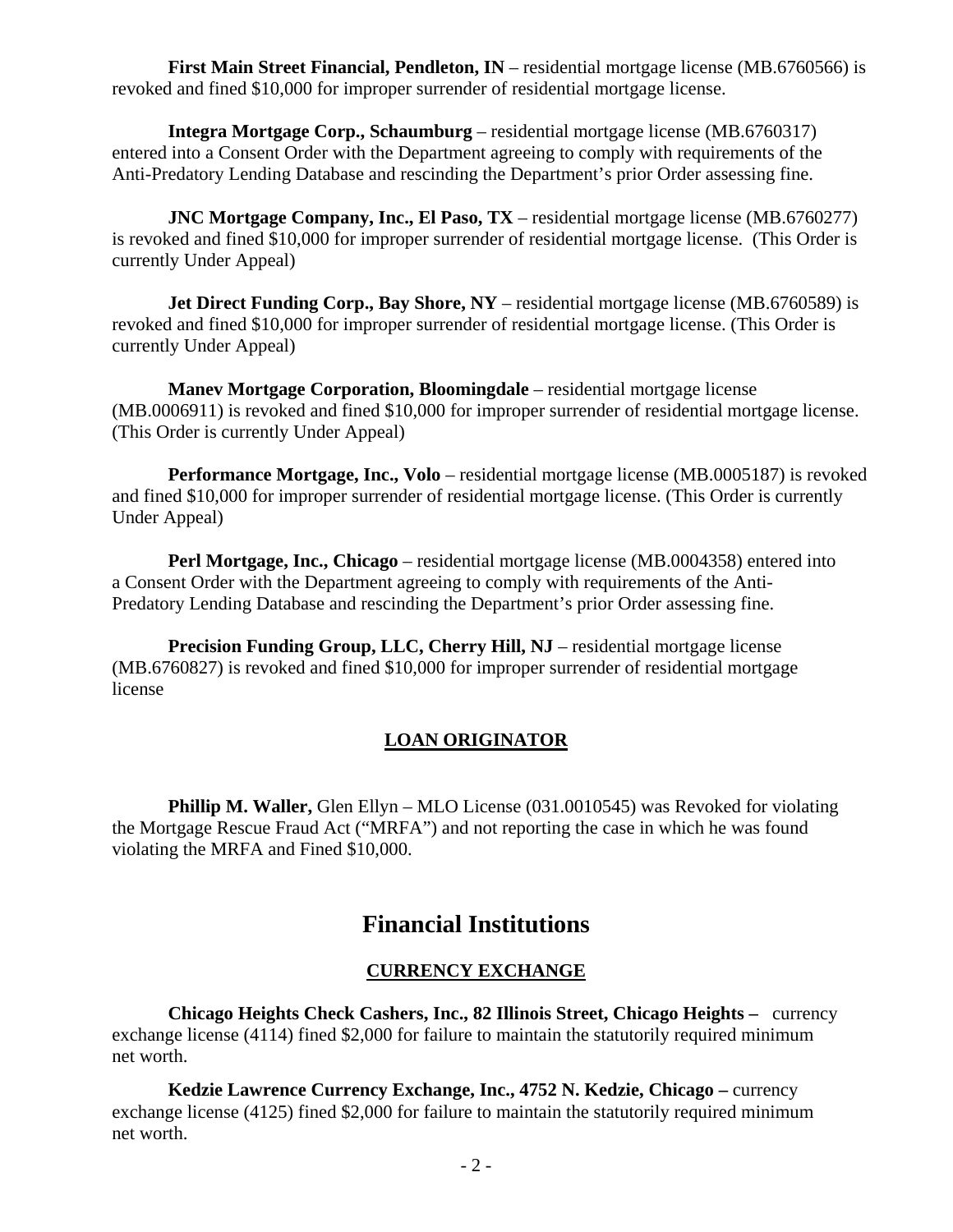**Willowbrook Currency Exchange, Inc., 7217 Kingery Highway, Darien –** currency exchange license (3935) fined \$2,000 for failure to maintain the statutorily required minimum net worth.

# **Professional Regulation**

# **ACCOUNTANT**

**John Ohle, Northfield** – certified public accountant license (065-031381) revoked and fined \$30,000 for criminal convictions related to the practice of public accounting.

**Naveed Ahmed, Arlington Heights** – registered certified public accountant license (239-010929) revoked for a minimum of three years and fined \$5,000 for criminal conviction for crimes directly related to the practice of profession.

**Paul Bach, Northbrook** – registered certified public accountant license (239app885926) to be issued and placed on non-reporting probation for one year due to temporary suspension of right to practice before a state agency.

**Dean Roupas, Burbank** – registered certified public accountant license (239-003232) indefinitely suspended for a minimum of 18 months due to a conviction of corruptly offering and giving cash intending to influence and reward.

**John Swedler, Peoria, AZ** – registered certified public accountant license (239-019418) placed in refuse to renew status after he practiced on an inactive status.

# **APPRAISER**

**Dennis Conway, Willow Springs** – certified residential real estate appraiser license (556-003656) revoked for violating the terms of a Consent to Administrative Supervision Order.

**Joseph Dalessandro, Roselle** – certified residential real estate appraiser license (556- 001284) must complete continuing education coursework within six months for committing a series of errors that led to a misleading appraisal report.

**Steven Davis, Chicago** – certified residential real estate broker license (556-002522) fined \$500 for creating an appraisal report of real estate that contained errors and omissions that could mislead the public.

**Steve Jennings, Springfield** – certified residential real estate appraiser license (556- 00222) reprimanded and must complete USPAP class for creating a misleading appraisal report.

**Ernest Kilgallon, Chicago** – certified residential real estate broker license (556-003248) suspended for two months and must submit quarterly work logs for two years for creating a misleading appraisal.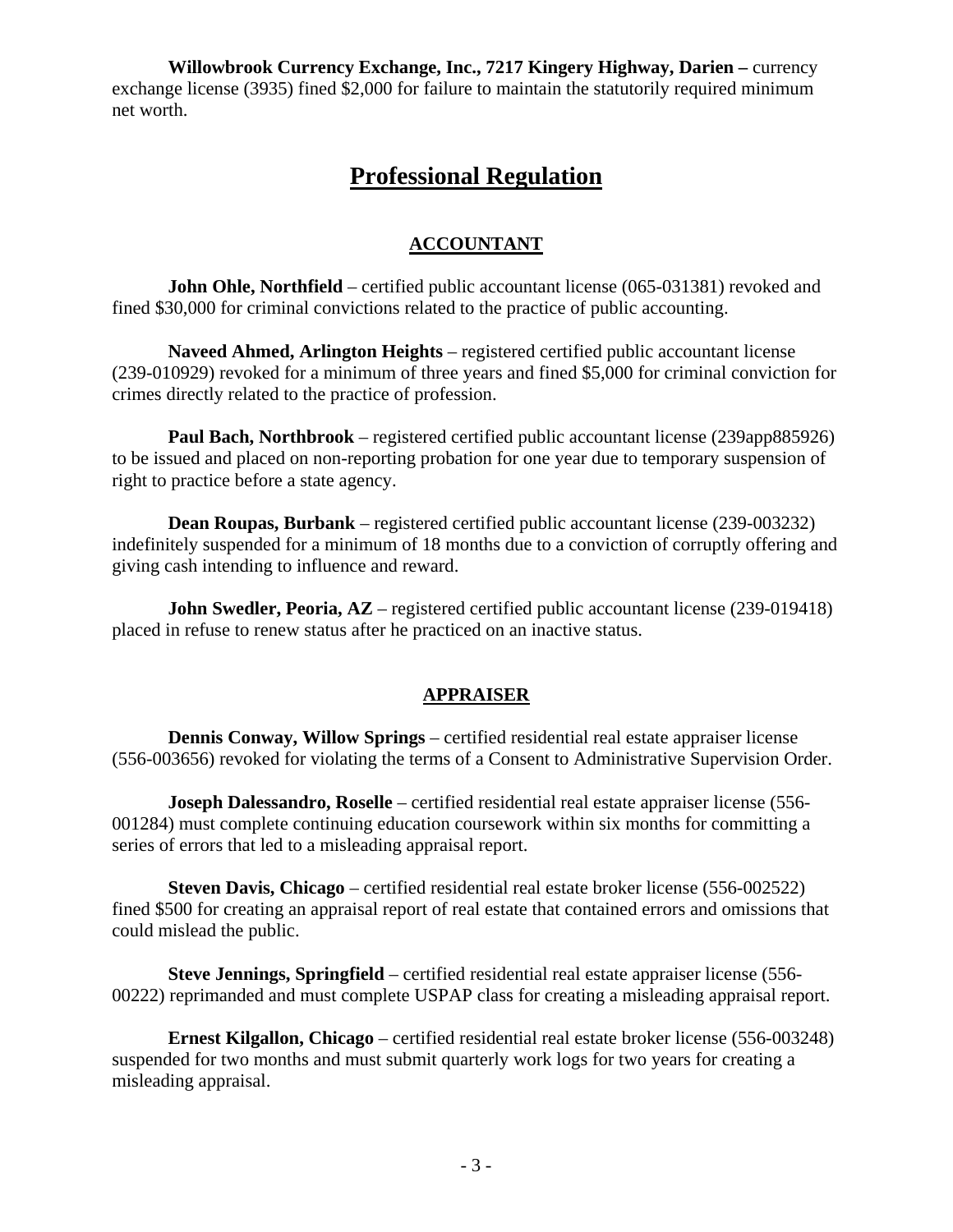**James Watson, Plano, TX** – (unlicensed) ordered to cease and desist unlicensed practice of real estate appraisal and fined \$5,000 for creating an appraisal without a license.

# **ARCHITECTS, LAND SURVEYORS, PROFESSIONAL ENGINEERS AND STRUCTURAL ENGINEERS**

**Lorraine Green, Lawrenceville, GA** – professional engineer license (062-0539031) placed in refuse to renew status after she advertised professional engineer services in Illinois while her license was inactive.

**Refat Magharious, Willowbrook** – professional engineer license (062-040620) reprimanded after being disciplined by the state of Wisconsin.

**Mohammed Rashed, Chicago** – professional engineer license (062-053645) restored to non-reporting probation for one year.

# **BARBER, COSMETOLOGY, ESTHETICS AND NAIL TECHNOLOGY**

The following individual's cosmetology licenses were reprimanded and must complete deficient hours and fined \$140 each for failure to complete required hours of continuing education hours for the pre-renewal period of October 1, 2009 to September 30, 2011: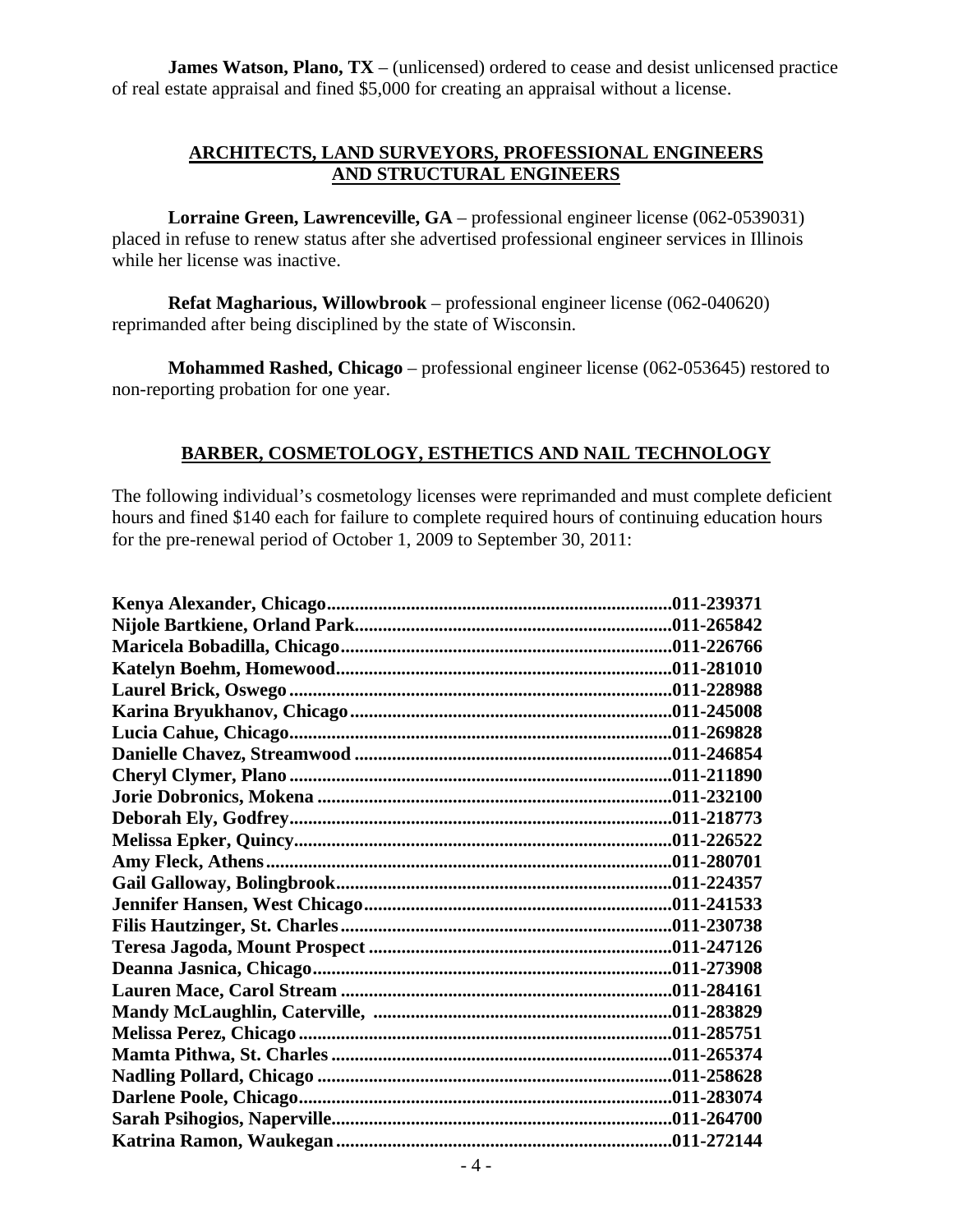The following individual's cosmetology licenses were placed in refuse to renew status after defaulting on an Illinois educational loan:

| .011-226631 |
|-------------|
|             |
|             |
| 011-281383  |
| .011-268573 |
| .011-298745 |
| .011-284491 |
| .011-251795 |
| .011-258108 |
| .011-281746 |
| .011-269030 |
| .011-275800 |
| .011-259064 |
| .011-273983 |
| .011-272509 |
| .011-288273 |

**Angela Miller, Decatur** – cosmetology license (011-303304) issued and placed on nonreporting probation for one year due to prior criminal convictions.

**Luxury Nails, Warrenville** – salon license (189-012456) indefinitely suspended for a minimum of 30 days and fined \$500 for operating salon/shop prior to licensure, aiding and assisting unlicensed practice of barbering and/or cosmetology, and unprofessional conduct.

**New Woman Exclusive Salon, Crete** – salon license (189-012876) indefinitely suspended for a minimum of 30 days and fined \$250 based on aiding and assisting unlicensed practice of barbering and/or cosmetology and unprofessional conduct.

#### **DENTAL**

**James Orrington, Chicago** – dental license (019-025621) placed on suspension for 30 days, effective October 5, 2013 and terminates November 3, 2013, followed by indefinite probation for a minimum of two years after respondent billed for restorations not present.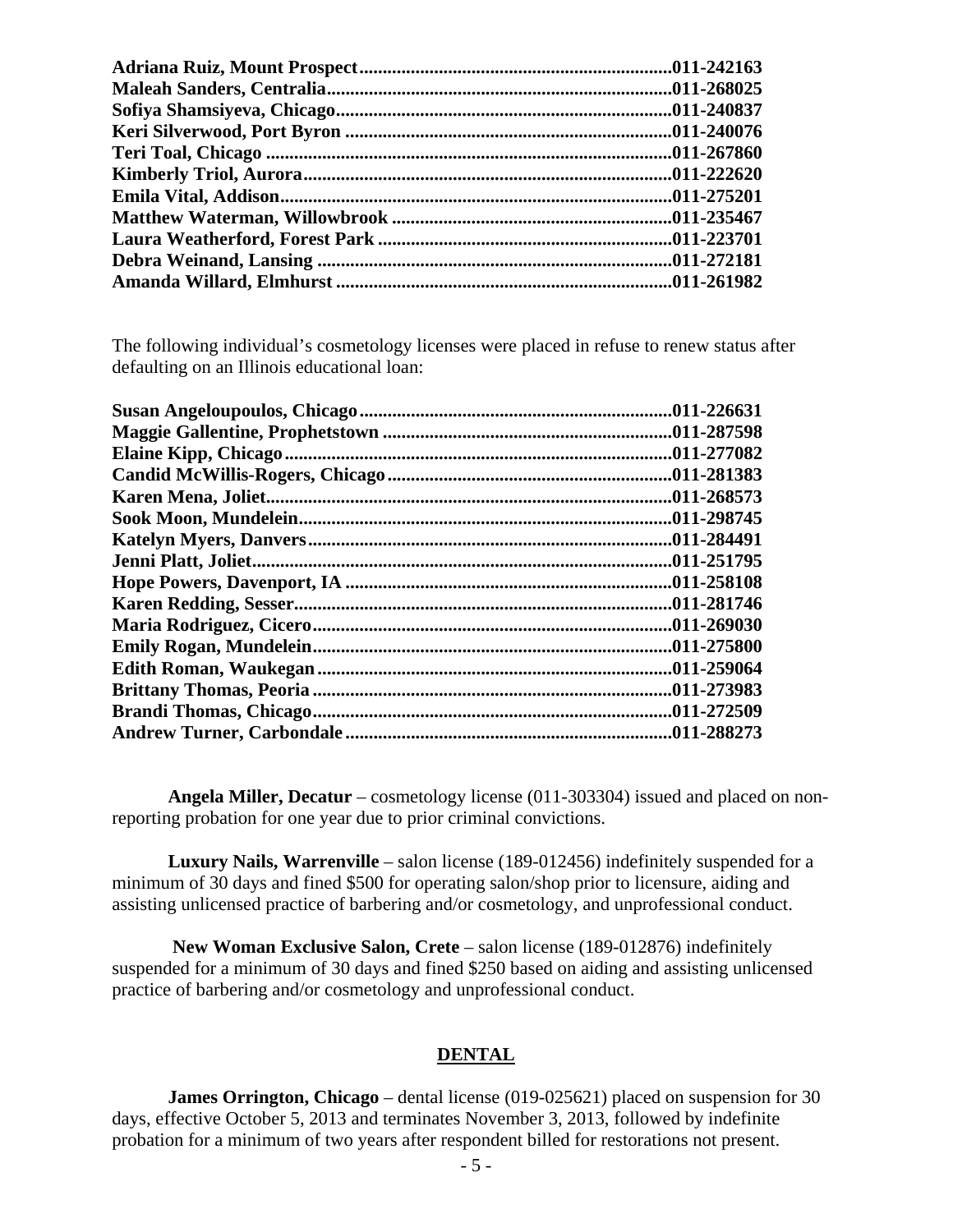**Terence Prevendar, Glenville** – dental license (019-013432) restored from summary suspension and respondent to place it in "inactive" status for operating a dental office without medical waste receptacles or a medical waste service and respondent waives the right to seek restoration of his dental license.

**Nova Clarry, Duquoin** – dental hygienist license (020-008548) placed on probation for two years and fined \$500 for unprofessional conduct.

# **DETECTIVE, ALARM, SECURITY, FINGERPRINT VENDOR AND LOCKSMITH**

The following individual's permanent employee registration cards were suspended for being more than 30 days delinquent in the payment of child support:

| .129-363250 |
|-------------|
|             |
| .129-128101 |
| .129-227340 |
| .129-324170 |
| .129-362741 |
| .129-354998 |
|             |
|             |
| .129-246368 |
| .129-330230 |
| .129-273342 |

**Nicole Adams, Mishawaka, IN** – permanent employee registration card (129-369043) issued and placed on probation for two years for failure to disclose criminal convictions.

**David Brooks, Munster, IN** – permanent employee registration card (129-369463) issued and placed on probation for one year for failure to disclose criminal convictions.

**Warren Buie, Warrenville** – permanent employee registration card (129-048135) placed in refuse to renew status due to failure to contest Notice of Intent to Refuse to Renew issued because of failure to report arrest, plea of guilty and finding of guilty of Driving Under the Influence.

**Arnold Cruz, Chicago** – permanent employee registration card (129-369097) issued and placed on probation for one year due to criminal conviction.

**Maurice Deramus, Chicago** – permanent employee registration card (129-188604) placed on probation for one year due to criminal convictions.

**Karen Gardner, Quincy** – permanent employee registration card (129-343023) placed in refuse to renew status after respondent's failure to notify Department of arrest for torture of animals, cruelty to animals and endangering life/health of a child - convicted of cruelty to animals.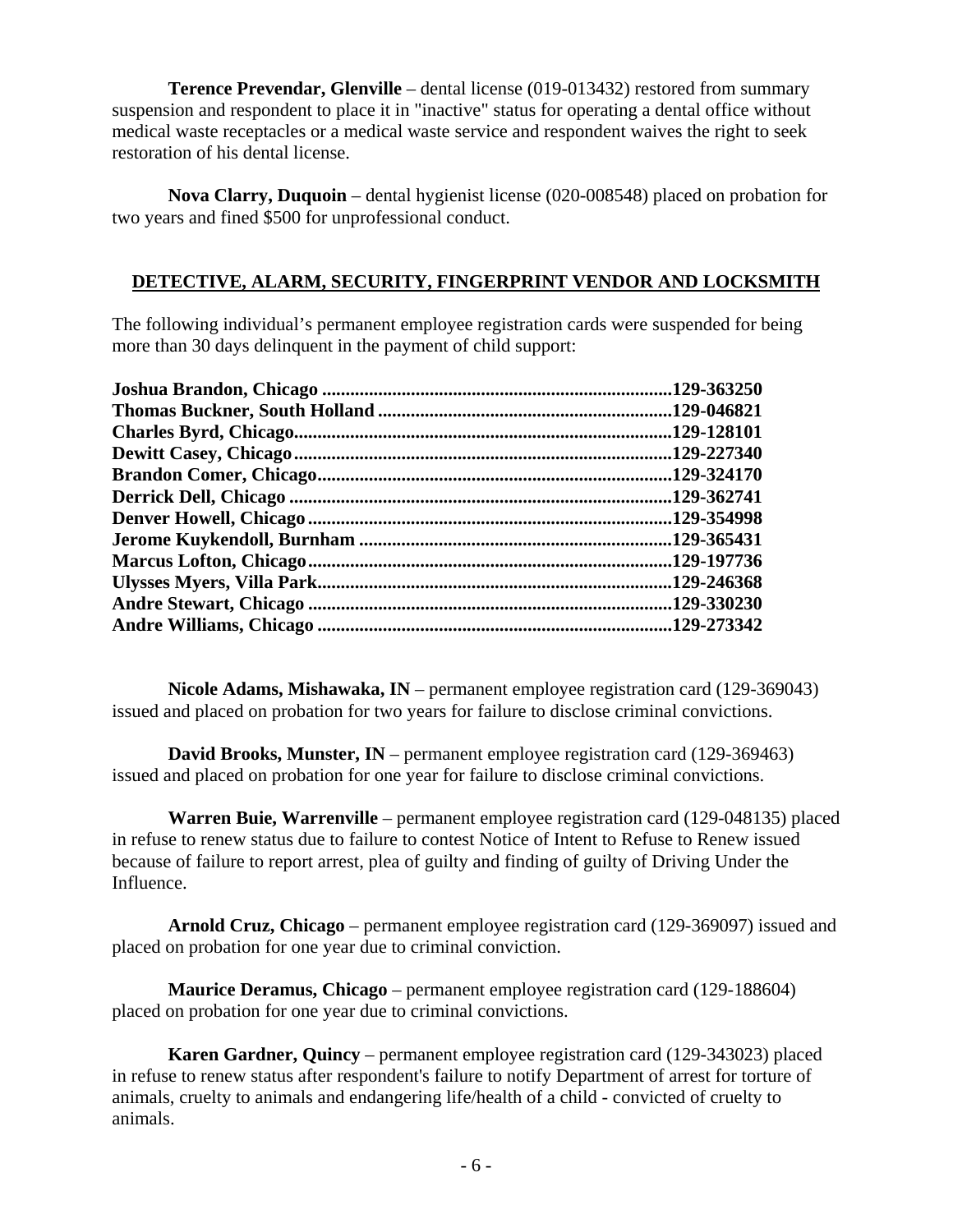**James Hampton, Matteson** – permanent employee registration card (129-330904) placed in refuse to renew status after he plead guilty to one count of theft after using an employer's banking information in order to make personal shopping purchases.

**Joseph Ishaki, Chicago** – permanent employee registration card (129-329947) and **Lockeyour, Chicago** – (unlicensed) both ordered to cease and desist the unlicensed practice as a locksmith and locksmith agency.

**Edwina Mitchell, Chicago** – permanent employee registration card (129-369054) issued and placed on probation for one year due to criminal convictions.

**Kenneth Morris, Chicago** – permanent employee registration card (129-369049) issued and placed on probation for one year for failure to disclose criminal convictions.

**Shontia Sanders, Chicago** – permanent employee registration card (129-369058) issued and placed on probation for one year for failure to disclose criminal convictions.

**Riad Skaff, Chicago** – permanent employee registration card (129-305657) placed in refuse to renew status due to conviction on nine counts in Federal Court for bulk cash smuggling, entering an aircraft in violation of security, interference with flight crew and flight attendants, unlawful export of defense articles and smuggling of goods from the U.S. as well as failure to report arrest and conviction.

**Germaine Vaughn, Chicago** – permanent employee registration card (129-369055) issued and placed on probation for one year due to criminal convictions.

# **FUNERAL DIRECTORS & EMBALMERS**

**Christopher O'Malley, St. Charles** – funeral director and embalmer intern license (033- 012646) placed on indefinite probation for a minimum of three years due to unprofessional conduct.

**Andrew Appleby, Newman** – funeral director and embalmer license (034-015989) indefinitely suspended and fined \$10,000 for failure to complete 24 hours of continuing education for the renewal period of June 1, 2009 to May 31, 2011; making a material misrepresentation on his license renewal application; and failure to respond to the Department's request for information within 10 days.

**Jason Telford, Streator** – funeral director and embalmer license (034-015475) reprimanded and fined \$1,275 and must complete 11 hours of continuing education for failure to complete 24 required hours of continuing education for the pre-renewal period of June 1, 2009 to May 31, 2011.

**Tracy Vallett, Cutler** – funeral director and embalmer license (034-015949) reprimanded and fined \$1,250 and must complete deficient continuing education hours for failure to complete the required hours of continuing education for the pre-renewal period of June 1, 2009 to May 31, 2011.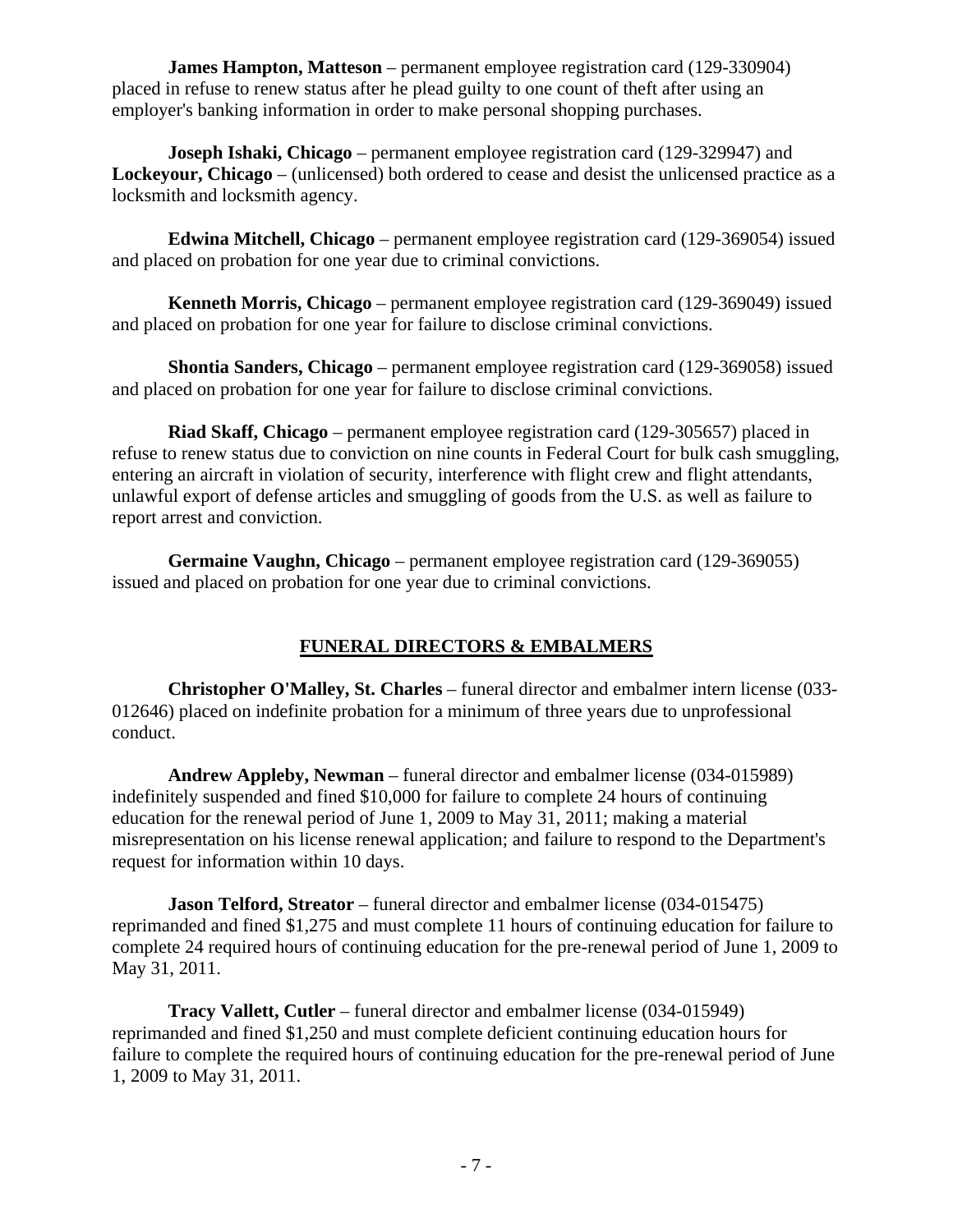**Steve Wallis, Urbana** – funeral director and embalmer license (034-012249) reprimanded and fined \$1,600 and must complete deficient continuing education hours for failure to complete the required hours of continuing education for the pre-renewal period of June 1, 2009 to May 31, 2011.

#### **MASSAGE THERAPY**

**Mary Cores, Schaumburg** – massage therapy license (227-001575) reprimanded after she engaged in unprofessional conduct.

**Wiliam Ellis, Skokie** – massage therapy license (227-007139) revoked for criminal conviction and mandatory sex offender registration.

**Jean Foster, Skokie** – massage therapy license (227-002189) placed in refuse to renew status due to criminal history.

**Kyong Kim, Sewickley, PA** – massage therapy license (227-004772) reprimanded for practicing outside the scope permitted by law.

**Ming Li**, **Aurora** – massage therapy license (227-013783) issued by reciprocity is revoked for failure to meet the minimum licensing requirements.

**Harry Vershaw, East Moline** – massage therapy license (227-008444) indefinitely suspended for a minimum of six months and fined \$5,000 for practicing on a non-renewed license and for a conviction of retail theft.

**Jian Yao, Chicago** – massage therapy license (227-004788) revoked for a minimum of three years and fined \$20,000 for conviction of prostitution.

**Ken Adams, Evanston** – (unlicensed) ordered to cease and desist the unlicensed practice of massage therapy, advertising massage therapy services and using the title of massage therapist.

#### **MEDICAL**

**Saadat Ansari, Mount Prospect** – physician and surgeon license (036-087132) placed in refuse to renew status after being disciplined by the state of Alabama.

**Jose Bejar, Topeka, KS** – physician and surgeon license (036-065335) permanently revoked due to requirement as part of a criminal sentence to register under the Sex Offender Registration Act.

**Michael Bengala, Pompano Beach, FL** – physician and surgeon license (036-060845) indefinitely suspended due to sister-state disciplinary action taken in the states of Florida and Ohio.

**Angelis Berios, Porter, TX** – physician and surgeon license (036-070163) placed in refuse to renew status after being disciplined by the state of Texas.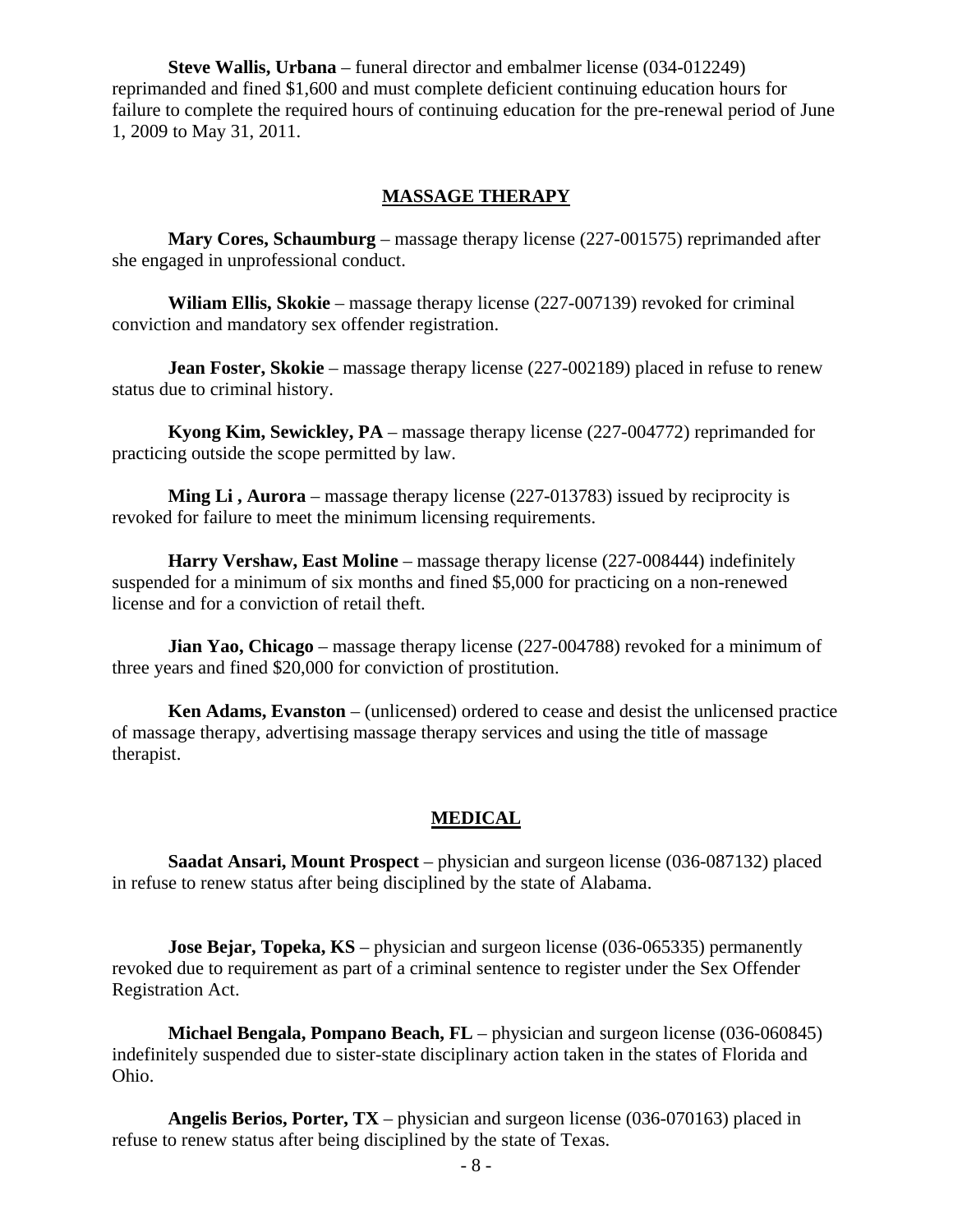**Kiansi Boni, Carson, CA** – physician and surgeon license (036-081053) placed in refuse to renew status after being disciplined by the state of California.

**Robert Bruno, Oak Lawn** – physician and surgeon license (036-060848) reprimanded and fined \$1,000 because of his failure to document in the patient medical records a discussion with a patient that he represents occurred over obtaining x-rays.

**Daniel Caldwell, Houston, TX** – physician and surgeon license (036-082120) placed in refuse to renew status after being disciplined by the state of Texas.

**Robert Davidson, Pinckneyville** – physician and surgeon license (036-079086) placed on indefinite probation for a minimum of one year and fined \$2,000 following allegations he prescribed controlled substances to a patient, despite warning signs of drug abuse, and without sufficient documentation.

**Robert Egan, St. Louis, MO** – physician and surgeon license (036-054034) reprimanded after being disciplined by the state of Missouri.

**Mark Forte, Monumurt, CO** – physician and surgeon license (036-129355) indefinitely suspended after being disciplined by the state of Colorado.

**Elliott Fourte, Chicago** – physician and surgeon license (036-117052) indefinitely suspended for a minimum of one year and controlled substance license (336-078176) revoked following a surrender of his DEA registration for cause.

**David Gerdt, Mount Vernon** – physician and surgeon license (036-083133) revoked due to his failure to properly evaluate and treat one patient in the emergency room.

**James Hensold, Washington** – physician and surgeon license (036-072369) reprimanded with continuing education requirement and fined \$10,000 because he prescribed usage of an excessively high dosage Duragesic patch for a patient in his care at a hospital, which have been a contributing factor in the patient's death.

**Rakesh Jagetia, Chicago** – physician and surgeon license (036-095649) placed on indefinite probation for a minimum of five years and fined \$5,000 and controlled substance license (336-056378) indefinitely suspended, following a surrender of her DEA registration and improper prescribing allegations.

**Praveen Kumar, Hudson, OH** – physician and surgeon license (036-083438) indefinitely suspended after being disciplined by the state of Ohio.

**Henry Landsman, Bakersfield, CA** – physician and surgeon license (036-059137) placed in refuse to renew status after being disciplined by the state of California.

**Erich Lang, Kenner, LA** – physician and surgeon license (036-053680) reprimanded with renewal effective upon payment of fees, filing of forms and completion of continuing education after being disciplined by the state of Louisiana.

**Jesus Lopez, Kewanee** – physician and surgeon license (036-094825) placed in refuse to renew status after being disciplined by the state of Texas.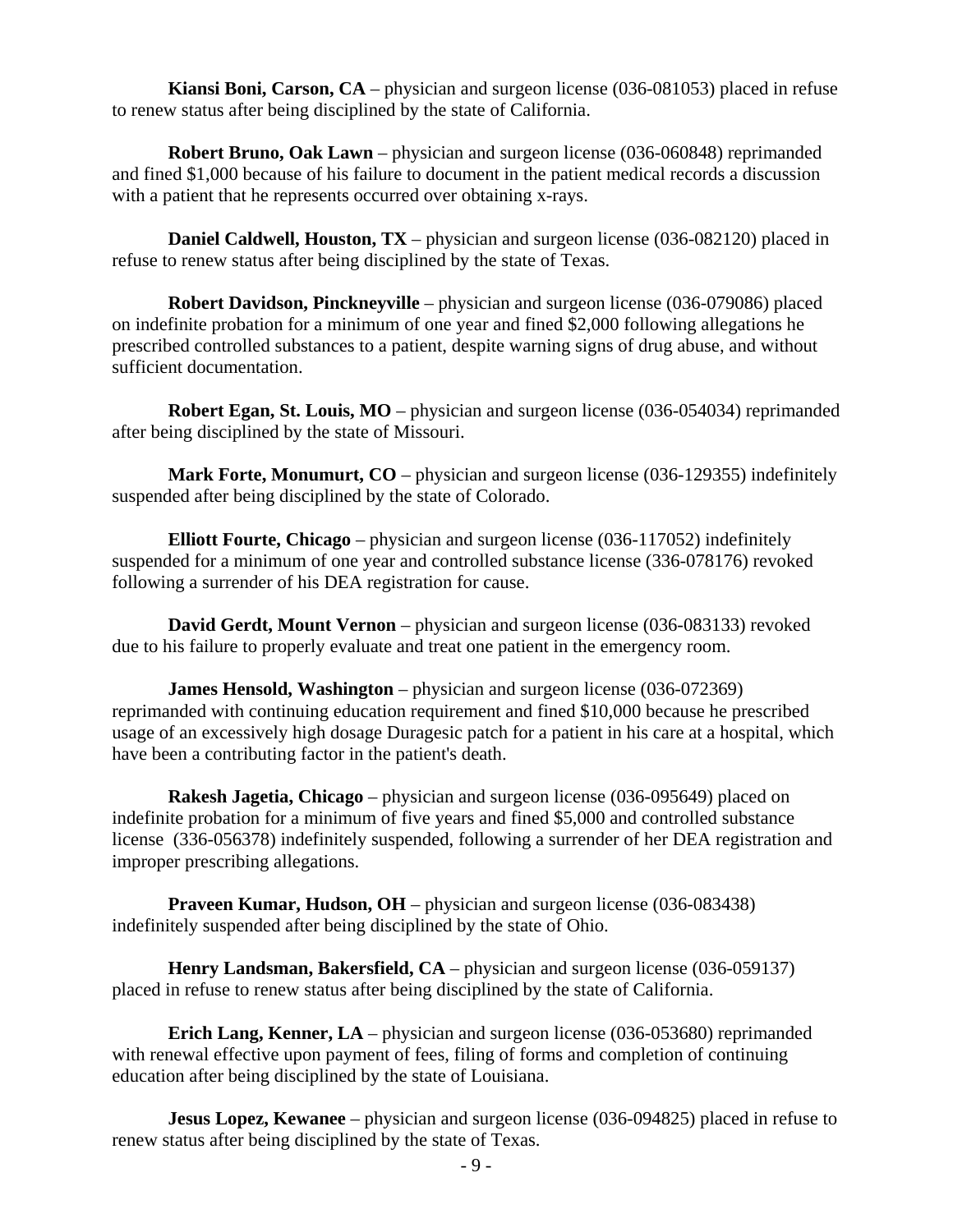**Subir Maitra, Chicago** – physician and surgeon license (036-051940) and controlled substance license (336-016829) both temporarily suspended as respondent indicates that his present physician condition renders him medically unfit to stand trial, therefore unfit to practice medicine.

**Konstantinos Melahoures, Lockport** – physician and surgeon license (036-065739) placed in refuse to renew status after being disciplined by the state of California.

**Mohammed Naji , Riverside, CA** – physician and surgeon license (036-100315) placed in refuse to renew status after being disciplined by the state of California.

**John Patty, Springfield** – physician and surgeon license (036-076564) placed in refuse to renew status after being disciplined by the state of Missouri.

**Edward Raines, Morrison, CO** – physician and surgeon license (036-130126) placed on indefinite probation after being disciplined by the state of Colorado for failure to report medical malpractice settlements and prior discipline history on his licensure application.

**Jerry Rand, San Diego, CA** – physician and surgeon license (036-048342) revoked after being disciplined by the state of California.

**Anibal Rossel, Pasadena, TX** – physician and surgeon license (036-078577) placed in refuse to renew status after being disciplined by the state of Texas.

**Frank Sek, McHenry** – physician and surgeon license (036-033060) and controlled substance license (336-005530) both indefinitely suspended for violation of Department's Probation.

**Valerie Sloan, Jonesboro, AR** – physician and surgeon license (036-129295) and controlled substance license (336-090797) both indefinitely suspended due to fraudulently prescribing of controlled substances for self-use, surrender of her license to practice medicine in the state of Arkansas, and failure to report said disciplinary action of Arkansas.

**Jennifer Taylor, Chicago** – physician and surgeon license (036-119531) reprimanded and must complete coursework for alleged failure to properly diagnose an ovarian mass.

**Warren Tripp, Janesville, WI** – physician and surgeon license (036-075706) reprimanded after being disciplined by the state of Wisconsin.

**Brit Williams, Clinton** – physician and surgeon license (036-073433) restored to indefinite probation for a minimum of three years following an order temporarily suspending his license.

**Patrick Wimmer, Chicago** – physician and surgeon license (036-086596) placed in refuse to renew status after being disciplined by the state of Texas.

**Shanie Cahill, Geneseo** – chiropractic license (038-009656) reprimanded and fined \$1,000 for providing chiropractic services to veterinary patients without prior approval of the primary veterinarian.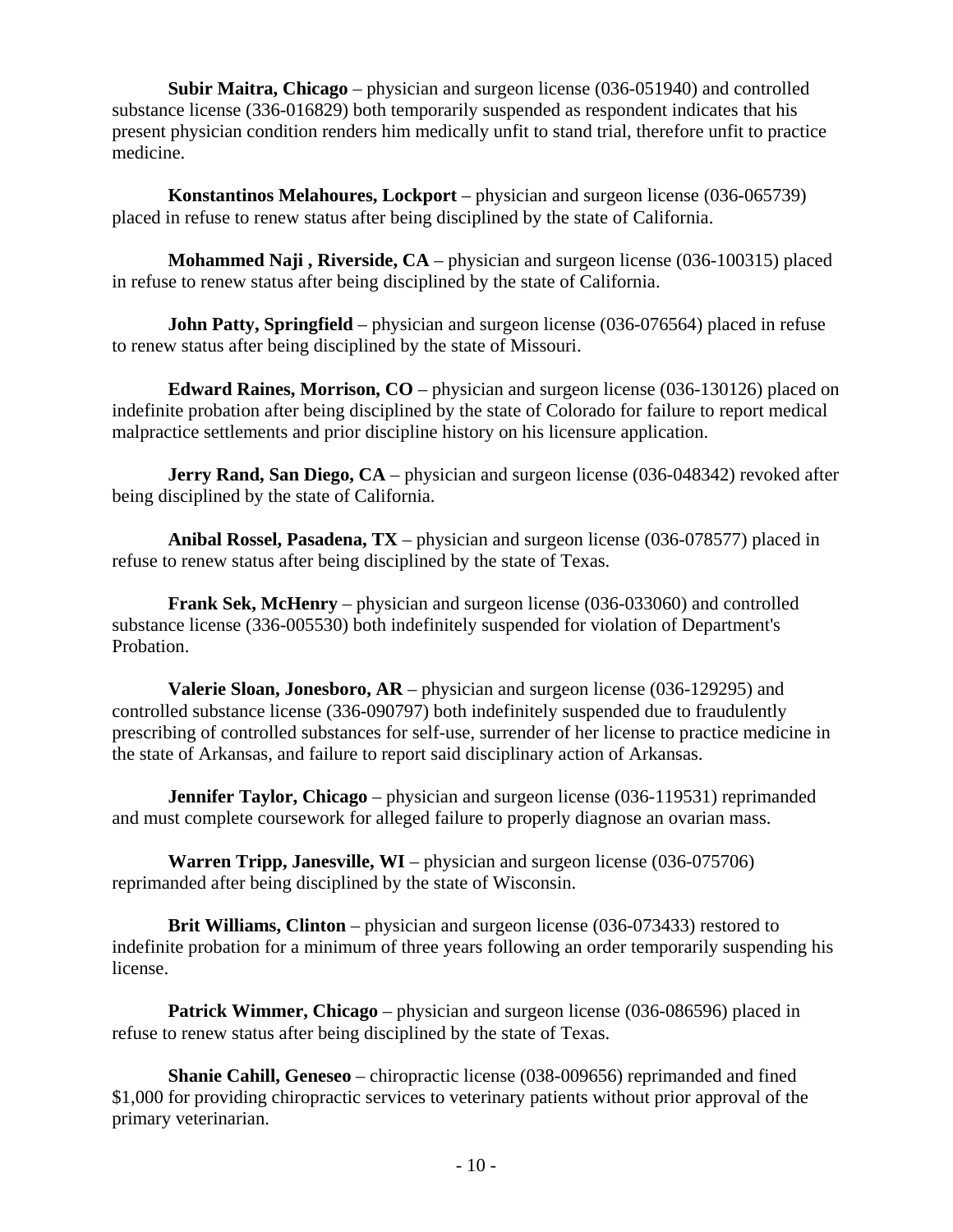**Todd Cevene, Rockford** – chiropractic license (038-008698) indefinitely suspended for a minimum of one year after he plead guilty to one Count of Income Tax Evasion.

**Gerald Mance, Morrison** – chiropractic license (038-003716) suspended for 60 days, followed by indefinite probation for a minimum of two years and fined \$10,000 after he plead guilty to one Count of Contempt of Court and failed to disclose his conviction on his renewal application.

**Egil Moen, Orion** – chiropractic license (038-005678) reprimanded and respondent must place license in permanent "inactive" status for violating the terms of his probation.

# **NURSING**

**Eric Abat, Tuba City, AZ** – registered nurse license (041-338910) permanently revoked due to a conviction of a forcible felony.

**Rebecca Garrett, Malta** – registered nurse license (041-256713) placed on probation for one year for failing to follow the policies and procedures for securing medication at a facility and subsequent to employment at the facility, but not while on duty, having abuse alcohol.

**Rosalie Gonzales, Chicago** – registered nurse license (041-318388) indefinitely suspended for a minimum of one year for being indicted and pleading guilty to soliciting and receiving a kickback in return for a referral of a patient for healthcare services.

**Linda Grego, Roselle** – registered nurse license (041-224984) license placed on indefinite probation for a minimum of three years for having failed to comply with the policies and procedures of a facility regarding withdrawal of Dilaudid without a physician's order.

**Leslie Harris, Tuscola** – registered nurse license (041-374198) suspended for being more than 30 days delinquent in the payment of child support.

**Joyce Hook, Tinley Park** – registered nurse license (041-235498) automatically, indefinitely suspended for a minimum of 12 months for a violation of probation.

**Robert Horton, Houston, TX** – registered nurse license (041app3299288) to be issued with reprimand due to a sister-state discipline.

**Pamela Kause, Melrose Park** – registered nurse license (041-310765) placed in refuse to renew status after being disciplined by the state of Arizona.

**Melynda Litchfield, Bartlett** – registered nurse license (041-213243) suspended for one year, followed by probation for two years and fined \$5,000 for having pled guilty to and having been found guilty of Felony Theft related to theft of supplies from employer.

**Kimberly Mackey, Schaumburg** – registered nurse license (041-372668) placed on indefinite probation with work restrictions for a minimum of three years after having plead guilty in July 2010 to Aggravated Driving Under the Influence of Alcohol, a felony and having successfully completed probation in November 2012 then failed to report having been terminated for failure to comply with the policies and procedures regarding removal of medication.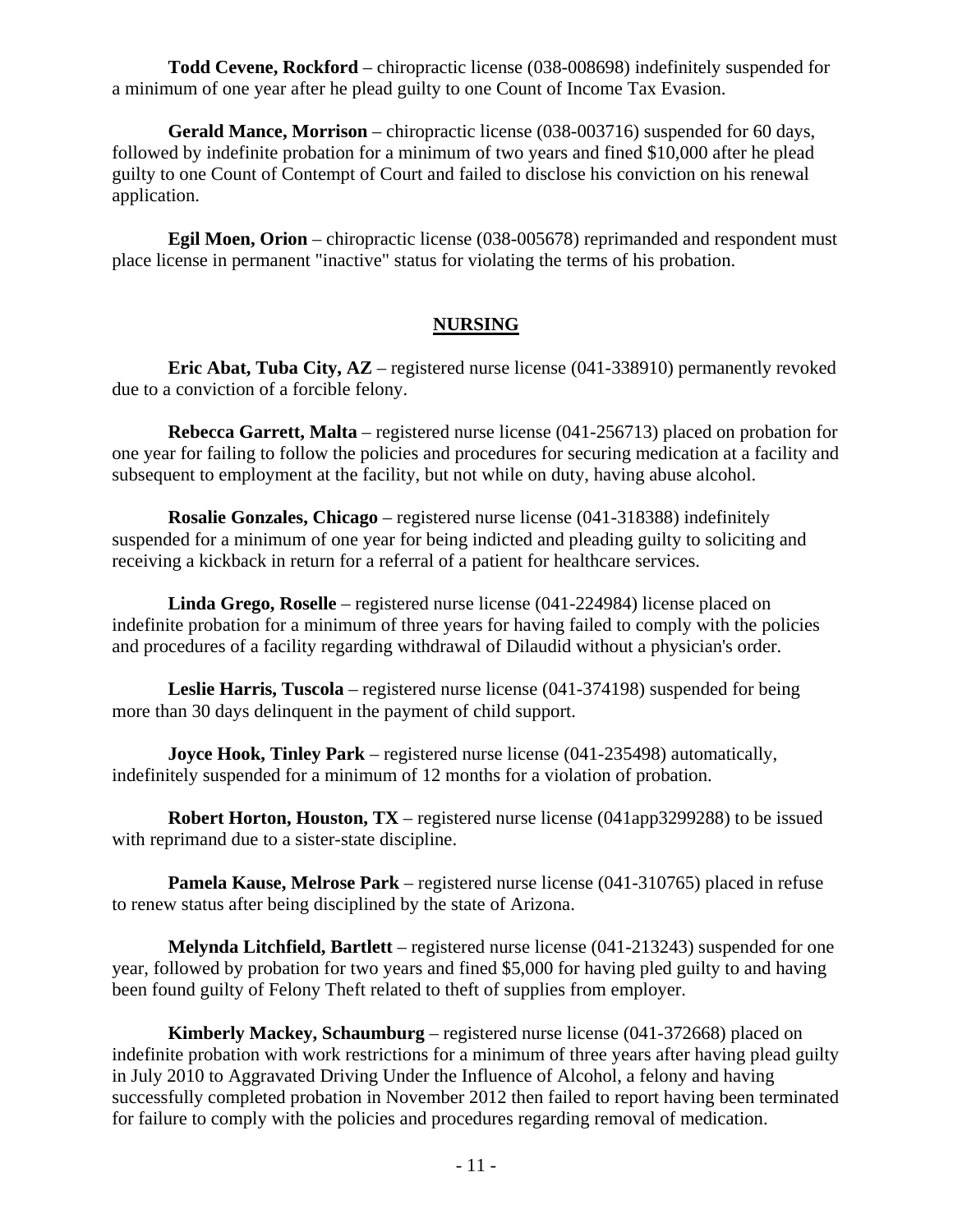**Deborah Marlin, Keokuk, IA** – registered nurse license (041-234176) indefinitely suspended for a minimum of 30 days due to a sister-state discipline related to unprofessional conduct in attempting to divert drugs of a patient for personal use.

**Kristin Miller, Grayslake** – registered nurse license (041-317310) suspended for being more than 30 days delinquent in the payment of child support.

**Nicole Myers, Peru** – registered nurse license (041-350413) indefinitely suspended for a minimum of one year based on unprofessional conduct, diversion, impairment and failure to report an adverse action.

**Denise Pawloski , Bradley** – registered nurse license (041-380777) reprimanded after respondent crossed professional boundaries when, within a month of leaving employment at a facility, respondent engaged in a relationship with a former patient.

**Keri Richardson, Benton** – registered nurse license (041-320571) restored to indefinite probation for a minimum of three years and effective upon payment of fees and filing of forms.

**Jaime Ruffino, Pinckneyville** – registered nurse license (041-397326) indefinitely suspended for a minimum of three years after having plead guilty, on or about April 17 2013, to unlawful possession of methamphetamines.

**Kathryn Sanchez, Yorkville** – registered nurse license (041-372590) placed in refuse to renew status for having been convicted of felony possession of a controlled substance and felony unlawful use of a weapon.

**Michelle Spatafora, Antioch** – registered nurse license (041-367174) temporarily suspended based on the surrender of her Wisconsin Registered Nurse License for drug diversion from a former employer.

**Lisa Stark, Normal** – registered nurse license (041-369334) restored to indefinite probation for a minimum of three years, effective 60 days after the entry of this order which would be November 15, 2013.

**Beverly Stewart, Nederland, TX** – registered nurse license (041-262132) renewed on probation for one year effective upon payment of fees and filing of forms.

**Nadine Tolliver, Hazel Crest** – registered nurse license (041-368438) indefinitely suspended for a minimum of one year after she was terminated from a facility for diversion of controlled substances and failed to report termination.

**Ellen Wilkinson, Glenview** – registered nurse license (041-285677) placed on indefinite probation for a minimum of three years for failure to comply with a facility's policies and procedures regarding disposal of medication from a home-health patient.

**Patricia Brown, Aledo** – licensed practical nurse license (043-067456) indefinitely suspended for a minimum of one year for working while impaired; failing to submit to a requested screen, charting that she had administered medication to residents although she had failed to administer medication to the residents, failing to report termination.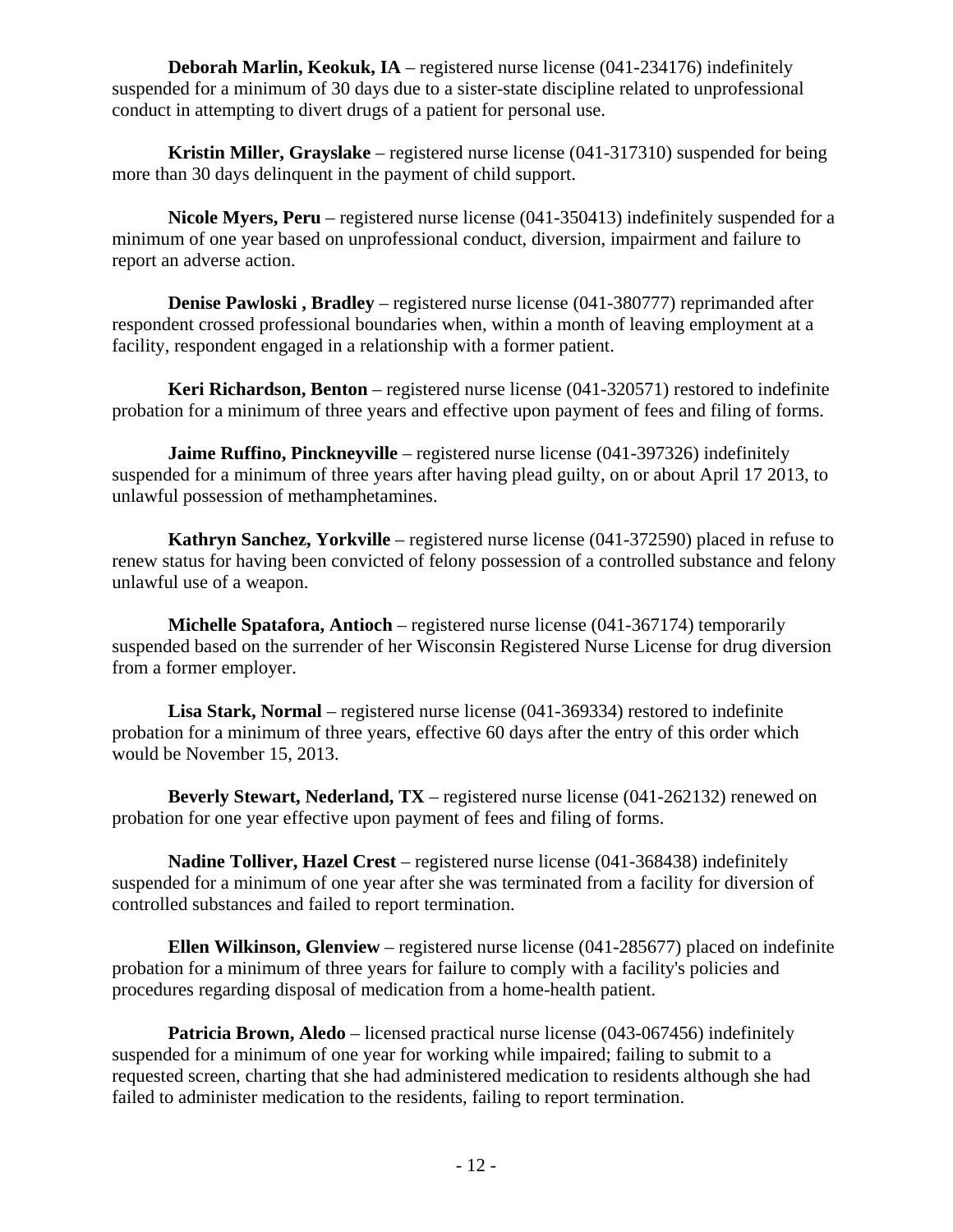**Vickie Cherry, Hillsboro** – licensed practical nurse license (043-071864) permanently revoked due to a conviction of a forcible felony.

**Chascilee Collins, Palmyra, MO** – licensed practical nurse license (043-090380) placed in refuse to renew status after being disciplined by the state of North Carolina.

Lenard Curry, Gilbert, AZ – licensed practical nurse license (043-072119) placed in refuse to renew status after being disciplined by another jurisdiction.

**Chrysta Fulkerson, Metropolis** – licensed practical nurse license (043-038722) automatically, indefinitely suspended for a minimum of 12 months for a violation of probation.

**Pamela Gaines, Chicago** – licensed practical nurse license (043-063274) placed on indefinite probation for a minimum of three years for having failed to comply with the policies and procedures of a facility by obtaining controlled substances without authorization.

**Delores Gigliello, Cary** – licensed practical nurse license (043-084816) placed on indefinite probation with work restrictions for a minimum of two years for diversion of controlled substance and testing positive for a controlled substance.

**Sheila Gosa, East Moline** – licensed practical nurse license (043-108728) reprimanded for documentation of administration of medication that was actually wasted because the patient was sleeping during the med pass.

**Lindsay Holsapple, Springfield** – licensed practical nurse license (043-117787) issued and placed on indefinite probation for a minimum of three years for use of a credit card or debit card with intent to defraud, a DUI convictions and poly substance abuse in full remission.

**Amy Jones, Sandoval** – licensed practical nurse license (043-085481) restored to indefinite probation for a minimum of three years and effective upon payment of fees and filing of forms.

**Debra Kimmitt, Peoria** – licensed practical nurse license (043-071242) permanently revoked due to a conviction of a forcible felony.

**Anthony Manuel, Lincoln** – licensed practical nurse license (043-073867) restored to indefinite probation for a minimum of three years effective upon proof of successful passage of NCLEX, payment of fees and filing of forms.

**Karen Rogers, Colchester** – licensed practical nurse license (043-069958) indefinitely suspended for a minimum of six months and fined \$5,000 for having practiced as a practical nurse, on a non-renewed license, from the approximate period of January 31, 2007 through January 26, 2011 and pleading guilty to Unlawful Practice of Nursing While License Expired.

**Robert Strange, Newark** – licensed practical nurse license (043-106234) suspended for being more than 30 days delinquent in the payment of child support.

# **OPTOMETRY**

**King's Beauty Supply, St. Louis, MO** – (unlicensed) ordered to cease and desist unlicensed practice of optometry and assessed a \$2,500 civil penalty.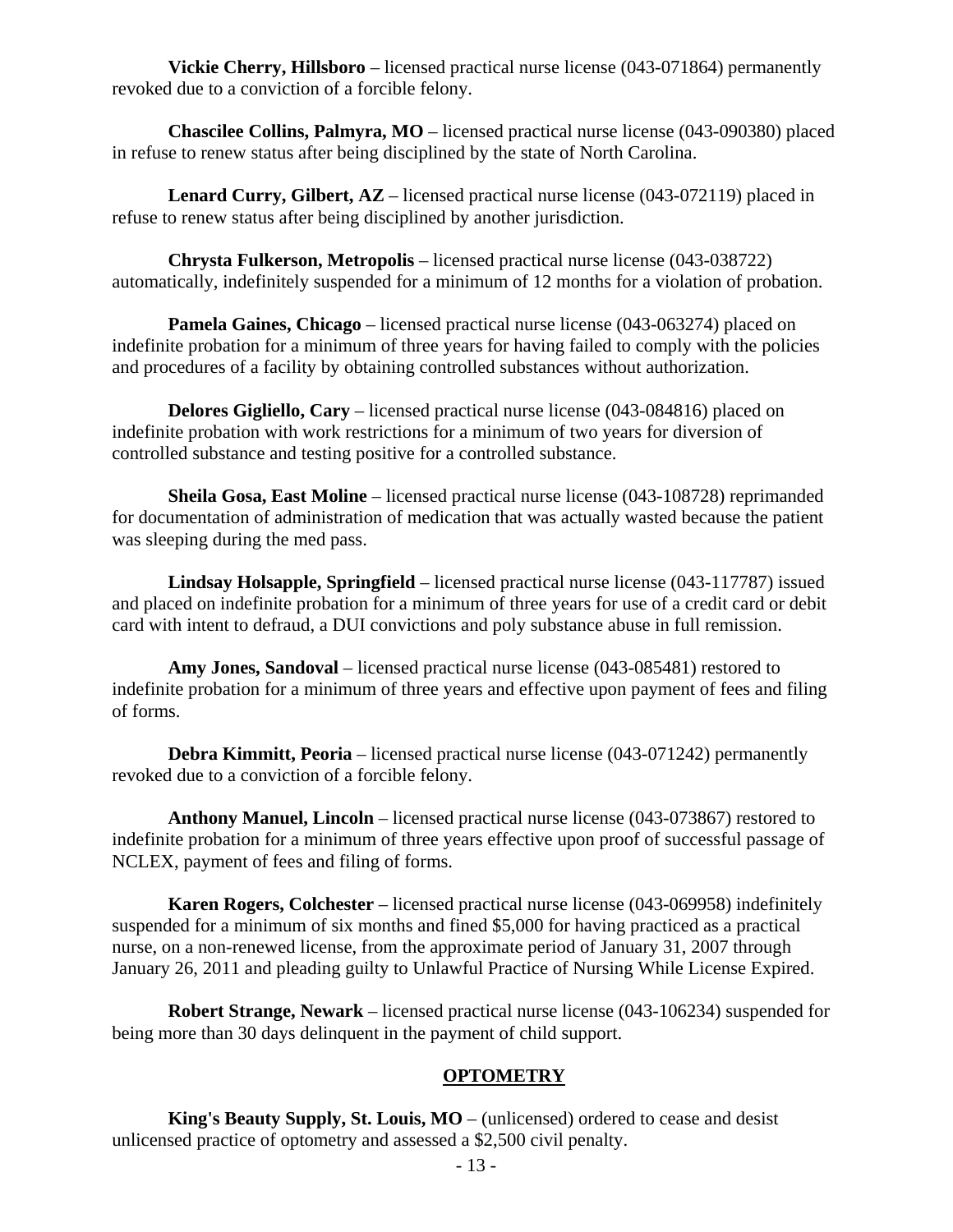# **PHARMACY**

**Kayel Ellis, Chicago** – pharmacy technician license (049-189307) placed in refuse to renew status after the Department received information that she diverted controlled substances from her former pharmacy employer.

**Holland Hernandez, Waukegan** – pharmacy technician license (049-198411) placed in refuse to renew status after the Department received information that he entered a plea of guilty to Unlawful Possession of Controlled Substances with intent to Deliver, a Class I Felony, on or about December 4, 2012.

**Kathryn Kunkel, Manhattan** – pharmacy technician license (049-164707) placed in refuse to renew status for having been convicted of Class 4 Felony possession of a controlled substance.

**Candace Lindner, Bradley** – pharmacy technician license (049-132647) placed in refuse to renew status after the Department received information that she was terminated by her former pharmacy employer on or about March 2, 2011 for diverting controlled substances for personal use.

**Stephanie Lohenis, Crete** – pharmacy technician license (049-203411) placed in refuse to renew status after the Department received information that she distributed controlled substances without a prescription to a family member.

**Brandi Martin, Cedar Lake, IN** – pharmacy technician license (049-156358) placed in refuse to renew status after having being convicted of misdemeanor theft after diverting controlled substances from her former employer.

**Meshawnna Stovall, Chicago** – pharmacy technician license (049-199802) indefinitely suspended after having practiced as a pharmacy technician on an expired certificate of registration.

**Tracy Tuskan, Lockport** – pharmacy technician license (049-203823) placed in refuse to renew status after she entered a plea of guilty to Theft, a Class 1 Felony, on or about February 7, 2013 for diverting controlled substances from her employer.

**Tammy Walton, Sycamore** – pharmacy technician license (049-144685) placed in refuse to renew status for having been convicted of a Class I Felony possession of a controlled substance.

**Diana Burnett, Davenport, IA** – pharmacist license (051-287426) placed on probation for one year after being disciplined by the state of Iowa.

**Kimberly Dool, Barrington** – pharmacist license (051-038027) automatically, indefinitely suspended for a minimum of 24 months due to a violation of probation.

**Olubukola Fagbemi, Marshfield, WI** – pharmacist license (051-287330) reprimanded and fined \$500 after his Michigan license was disciplined for failing to meet continuing education requirements.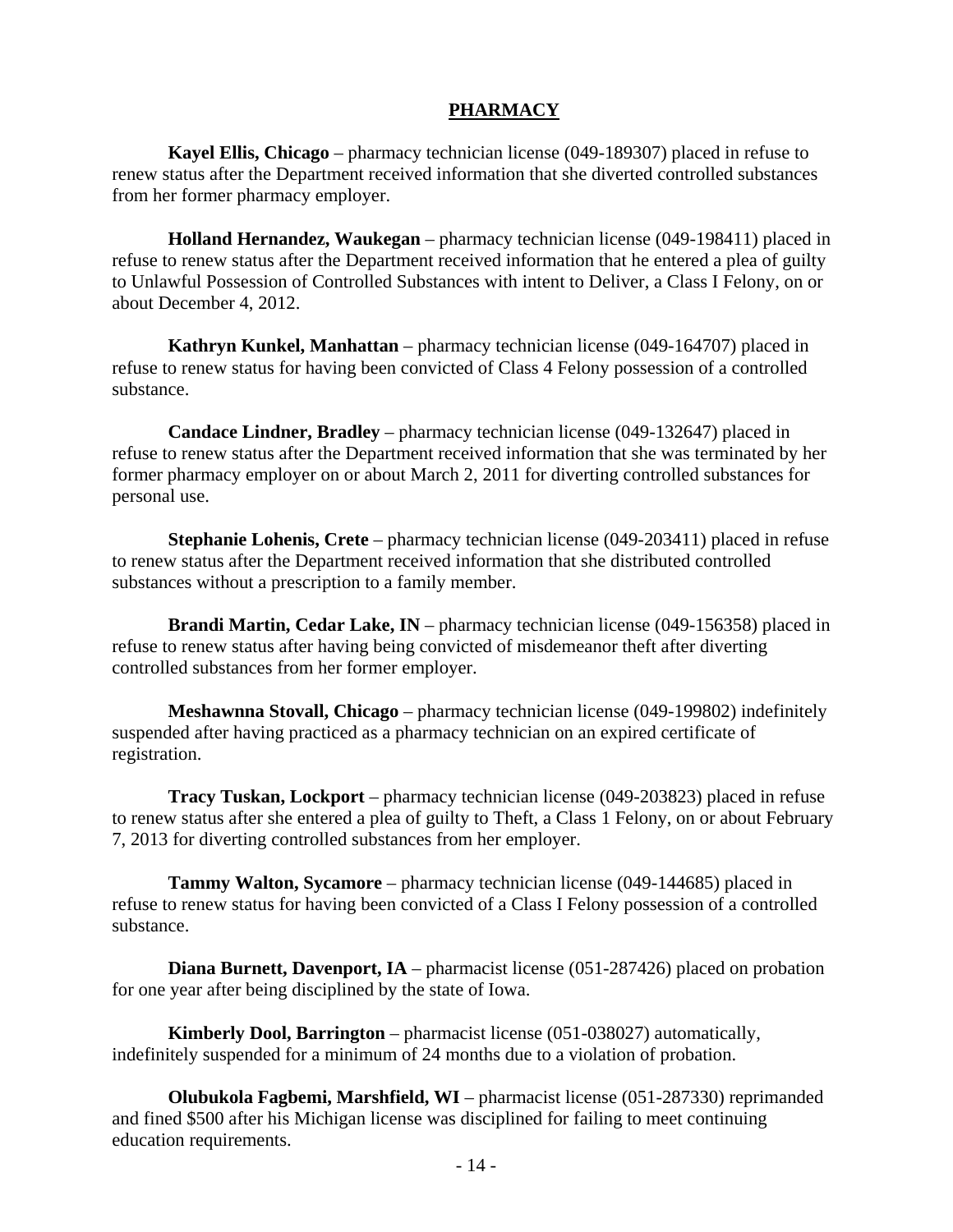**David Holman, Farmington, MO** – pharmacist license (051-033606) placed in refuse to renew status after being disciplined by the state of Missouri.

**Robert Masa, South Elgin** – pharmacist license (051-037712) reprimanded after being disciplined by the state of Ohio.

**Steven Wolter, Saint Joseph, MI** – pharmacist license (051-036129) placed in refuse to renew status after being disciplined by the state of Indiana.

**Drug Place, Inc., Pompano Beach, FL** – pharmacy license (054-014307) reprimanded and fined \$1,000 after Drug Place failed to appoint a Pharmacist-in-Charge, and failed to notify the Department of a change of Pharmacist-in-Charge.

 **The Pharmacie Shoppe Inc., Casey** – pharmacy license (054-007163) reprimanded after an inspection revealed violations, including; failure to offer counseling on every prescription, name badges not work by employees, no lamiar flow hood when engaged in sterile compounding, biennial inventory not taken, inadequately labeled medication, expired drugs in active stock, pharmacy technician initials were not found on dispensed prescriptions, and food was discovered in the dispensing area.

**Jeffrey Welter, Portland, OR** – pharmacy license (054-015010) fined \$1,000 after being disciplined by the state of Oregon.

**Apteka Pharmacy, Chicago** – (unlicensed) ordered to cease and desist the unlicensed practice of pharmacy and utilizing the word "pharmacy" in the name of a business which was not licensed as a pharmacy.

# **PHYSICAL THERAPY**

**Ankit Modi, Gurnee** – physical therapy license (160app3297713) to be issued and placed on probation for two years after he previously held himself out as a physical therapist without a license.

# **PODIATRY**

**Christopher Staehling, Chicago** – podiatry license (016-004987) placed on indefinite probation for a minimum of five years for grossly overcharging several patients during years 2007-2010 for the cost of providing podiatric medical services to such patients, by improperly using a certain CPT billing code when determining the cost of podiatric medical services provided to patients.

# **PROFESSIONAL BOXING**

**Thomas Boose, Rockford** – boxer license (002.1673070003) suspended for being more than 30 days delinquent in the payment of child support.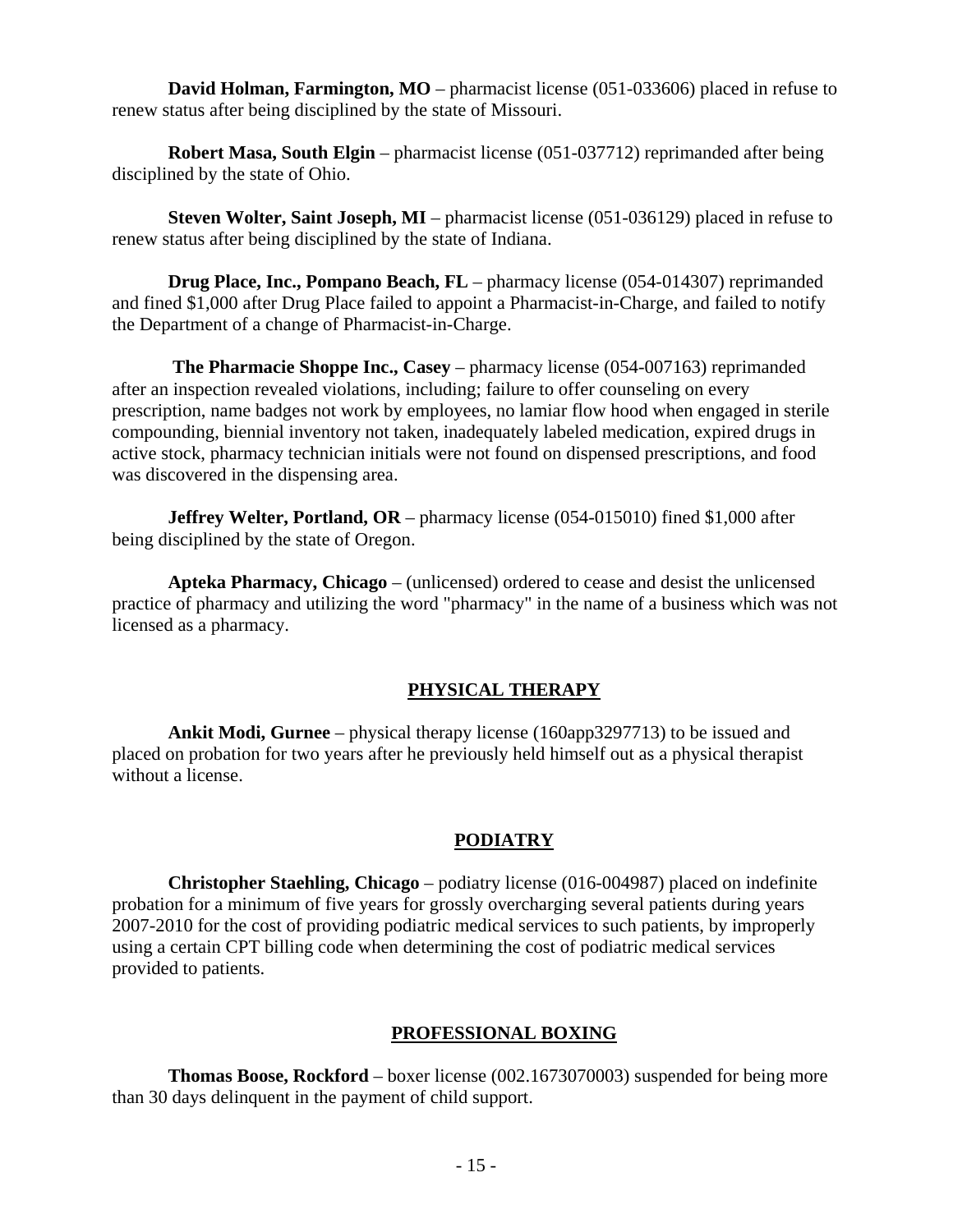#### **PSYCHOLOGY**

**Eliezer Margolis, Evanston** – clinical psychologist license (071-004374) reprimanded based on a breach of confidentiality.

#### **REAL ESTATE**

**Karen Capriotti, Richton Park** – real estate managing broker license (471-015345) automatically revoked for violating the terms of a non-disciplinary order issued by the Department on April 8, 2013.

**George Demos, Woodridge** – real estate managing broker license (471-002367) revoked for violating the terms of a non-disciplinary order issued by the Department on April 19, 2013.

**Mark Johnston, Long Grove** – real estate managing broker license (471-016416) revoked for violating the terms of a non-disciplinary order issued by the Department on April 19, 2013.

**Theodore Mazola, Chicago** – real estate managing broker license (471-008916) fined \$5,000 and must complete 15 hours of continuing education for violating the terms of an agreed order issued by the Department on September 11, 2012.

**L'erin Ragon, Harrisburg** – real estate managing broker license (471-004886) placed in refuse to renew status for failure to provide documents to the Department.

**Raymond Barrera, Berwyn** – real estate broker license (475-120272) , **Latin American Real Estate, Berwyn** – real estate brokerage corporation license (478-025579) and **Buenaventura Albor, Berwyn** - real estate broker license (475-1010806) are all indefinitely suspended and each fined \$25,000 for not properly accounting for escrow money, failed to properly deposit escrow money, failed to respond to numerous Department inquiries, and committed numerous violations during a Department inspection of respondent's records.

**Hakim Jaradat, Chicago** – real estate broker license (475-123373) revoked for a federal indictment for mortgage fraud.

**Lourdes Johnston, Long Grove** – real estate broker license (475-111007) revoked for violating the terms of a non-disciplinary order issued by the Department on April 19, 2013.

**Yvette Phipps, Lynwood** – real estate broker license (475-133509) reprimanded for the unlicensed practice of real estate.

**Bharati Rallan, Hazel Crest** – real estate broker license (475app3225400) to be issued with reprimand and must pay \$2,000 fine from prior discipline order for failure to comply with said order.

**Jimmy Torres, Berwyn** – real estate broker license (475-152750) suspended for one year for failing to disclose a personal relationship to an interested party.

**James Tarr, Chicago** – real estate salesperson license (476-363027) fined \$100,000 for continuing to practice real estate while his real estate salesperson license is revoked.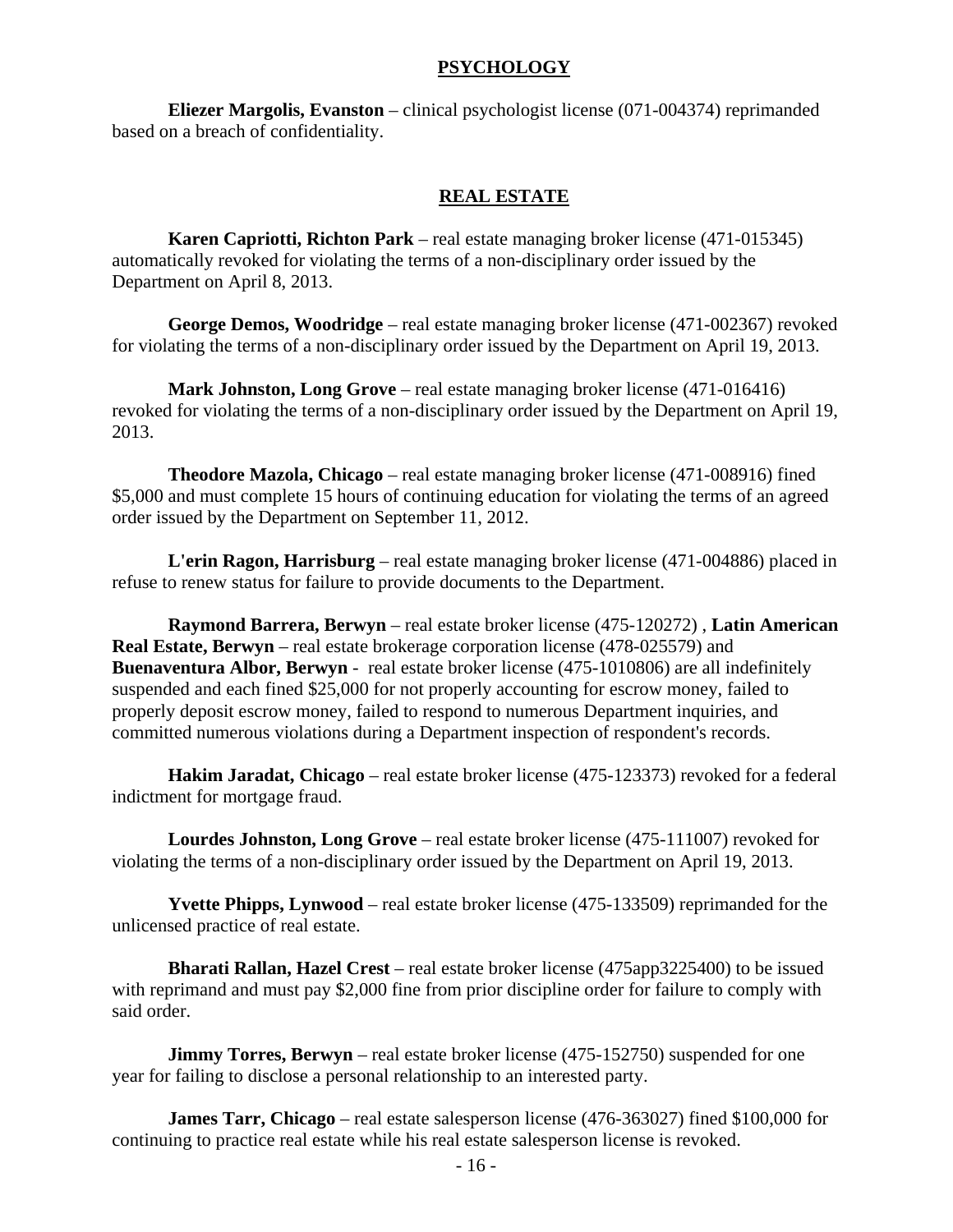**About Real Estate Inc., Crete** – real estate broker license (478-025711) placed in refuse to renew status for failure to provide Articles of Incorporation filed with the Illinois Secretary of State.

 **Lifestyle Living Properties Inc., Skokie** – real estate broker corporation license (478- 025393) indefinitely suspended for a minimum of one year for failure to comply with the Department's requests to examine the business and escrow records of Lifestyle Living Properties Inc.

**Sigrid Ingoid, Chicago** – (unlicensed) ordered to cease and desist unlicensed practice of community association management.

**Bob Peters, Frankfort** – (unlicensed), **Andrew Wright, Frankfort** (unlicensed) and **Custom Property Management, LLLC, Frankfort** (unlicensed) all ordered to cease and desist the unlicensed practice of community association management.

# **ROOFING CONTRACTORS**

**Midwest Complete Remodeling Inc., Maryville** – roofing contractor license (104- 015432) and **John L. Wesselman, Glen Carbon** – roofing qualifying party designation (105- 002697) both revoked based on incompetence in roofing practice, receiving compensation for professional services not rendered and unprofessional conduct.

 **Rogers Roofing, Inc., Hammond, IN** – roofing contractor license (104-003943) reprimanded and fined \$3,500 for aiding and assisting unlicensed practice.

 **Tan's Quality Roofing, Inc., Chicago** – roofing contractor license (104-015243) reprimanded and fined \$3,500 based on aiding and assisting unlicensed practice.

### **SHORTHAND REPORTING**

**Glenn Sonntag, St. Charles** – certified shorthand reporter license (084-002034) indefinitely suspended for a minimum of two years after respondent was found guilty in Circuit Court of three counts of possession of child pornography.

### **VETERINARY MEDICINE**

**Cesar Agustin, Oak Park** – veterinarian license (090-003287) reprimanded and fined \$1,000 for failing to provide veterinary treatment to an animal within acceptable veterinary practice standards.

**Cindy Hooper, Aurora** – veterinarian license (090-009749) reprimanded for failing to provide veterinary treatment to an animal within acceptable veterinary practice standards in responding to an animal's anaphylactic reaction to a distemper vaccination.